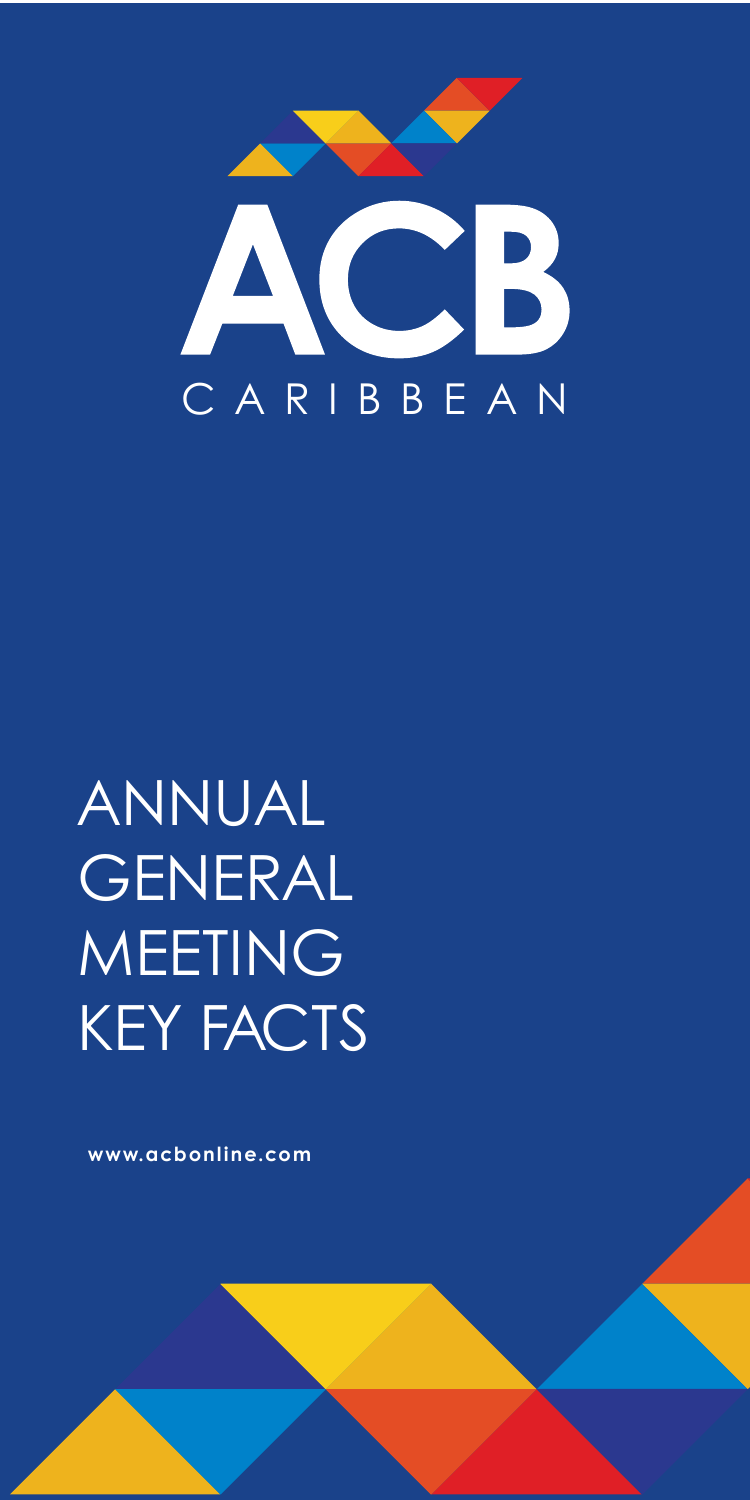# www.acbonline.com

# Annual General Meeting: Defined

An Annual General Meeting (AGM) can be defined as a yearly meeting of the Members of a Company.

The Meeting is primarily held to allow Shareholders to vote on issues relevant to the Company, including but not limited to the election of Directors and to consider the Report on the Company's performance by the Board of Directors.

In essence, it is the time of year, when the Directors must account to the Shareholders for their actions.

As a local Public Company, Antigua Commercial Bank Ltd., is mandated by law and the relevant provisions of its Bylaws to host an Annual General Meeting of Shareholders.

## Who can Attend?

All individuals appearing on the Register of Shareholders as at the record date are entitled to receive notice of and attend the AGM.

The record date is determined not more than thirty (30) days and not less than seven (7) days prior to the date of the AGM.

Shareholders may attend either in person or by proxy or via an electronic or virtual platform, at a Meeting convened in the manner detailed in Article 12.1 of the Company's Bylaws, that is to say, whether via an in-person meeting, a virtual meeting or a hybrid meeting, as determined by a resolution of the Board of Directors.

#### **AGM Notice**

Notice of the date, time and place of an AGM is required to be published not less than seven (7) days,or more than thirty (30) days prior to the date of the AGM.

Antigua Commercial Bank Ltd's Bylaws allow for the distribution of documents for the attention of Shareholders by electronic means and publication on the Company's website.

An AGM can be properly convened only if the quorum requirements are satisfied.

For the transaction of any business at an AGM, Antigua Commercial Bank Ltd's Bylaws provide that there shall be twenty (20) Shareholders present in person or via an electronic or virtual platform at the opening of the Meeting.

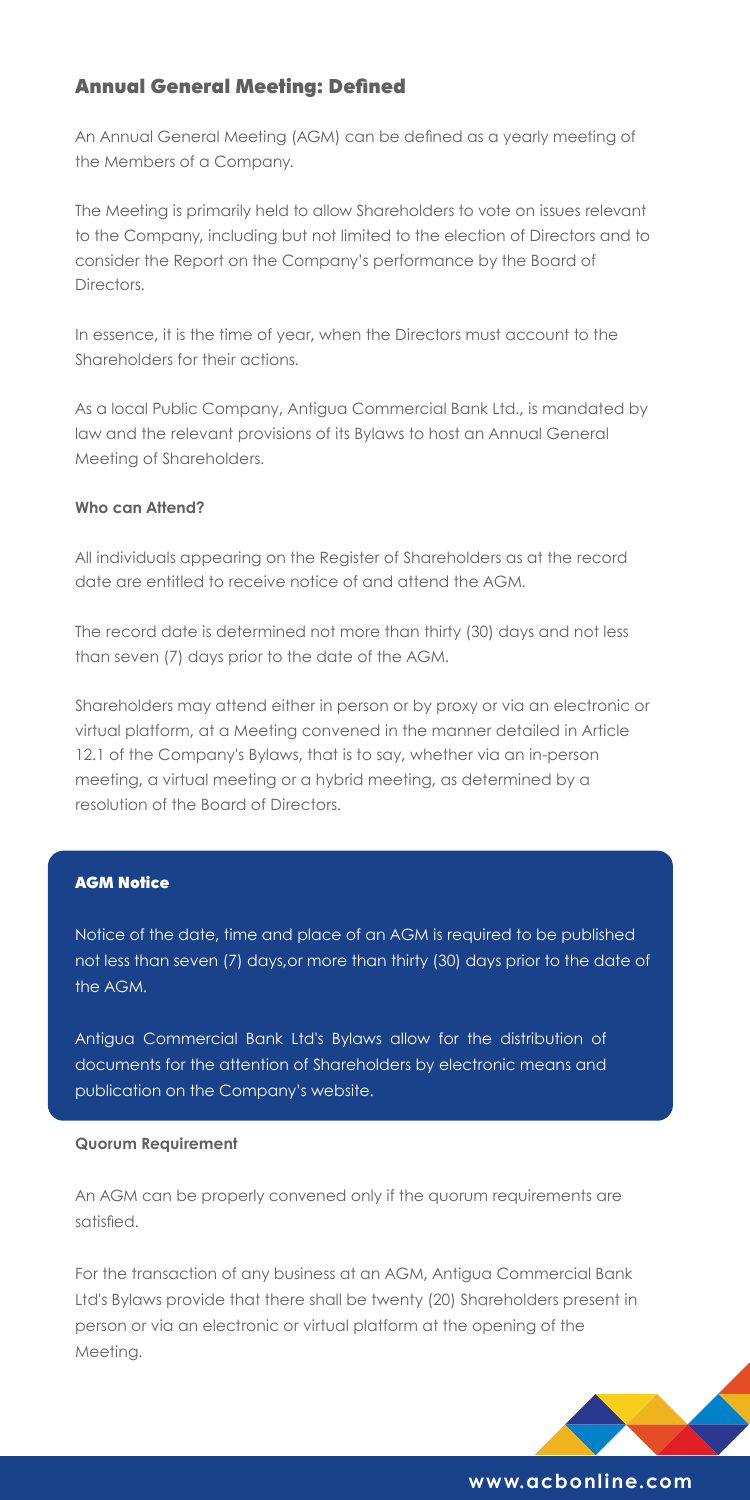## The AGM Agenda

The following items typically comprise the AGM Agenda:

- •Minutes and Matters Arising from the previous AGM
- •Chairman's & Directors' Reports
- •Management's Discussion & Analysis of the Company's performance
- •Audited Financial Statements and the Report of the External **Auditors**
- •Dividend Recommendation, if any
- •Election of Directors

•Appointment/ Reappointment of the External Auditors.

*All other business would be considered special business at an AGM.*

# Top 5 Reasons to Attend an AGM

•*Shareholders exercise the right to vote and get the opportunity to determine the direction of the Company*

•*Interaction with the Board of Directors and Senior Management personnel*

•*Shareholders are able to obtain insight into the Company's key* performance highlights and its financial projections

•*An opportunity to share ideas and/or concerns*

•*Shareholders are informed of any key developments which may impact any future investor related decisions.*

#### Voting at the AGM

*Antigua Commercial Bank Ltd's Bylaws provide that voting at an AGM is conducted in the* first instance, by a show of hands, unless a poll is demanded. On a show of hands, each Shareholder shall have one (1) vote.

A poll may be demanded by at least ten (10) Shareholders present in person *or by proxy.*

Upon a ballot at which he/she is entitled to vote, every Shareholder, proxy holder or individual authorised to represent a Shareholder, shall have one (1) *vote for every share held in the Company.*

*Voting may be facilitated virtually via an online or e-voting platform or as otherwise determined by a Directors' resolution.*



## www.acbonline.com